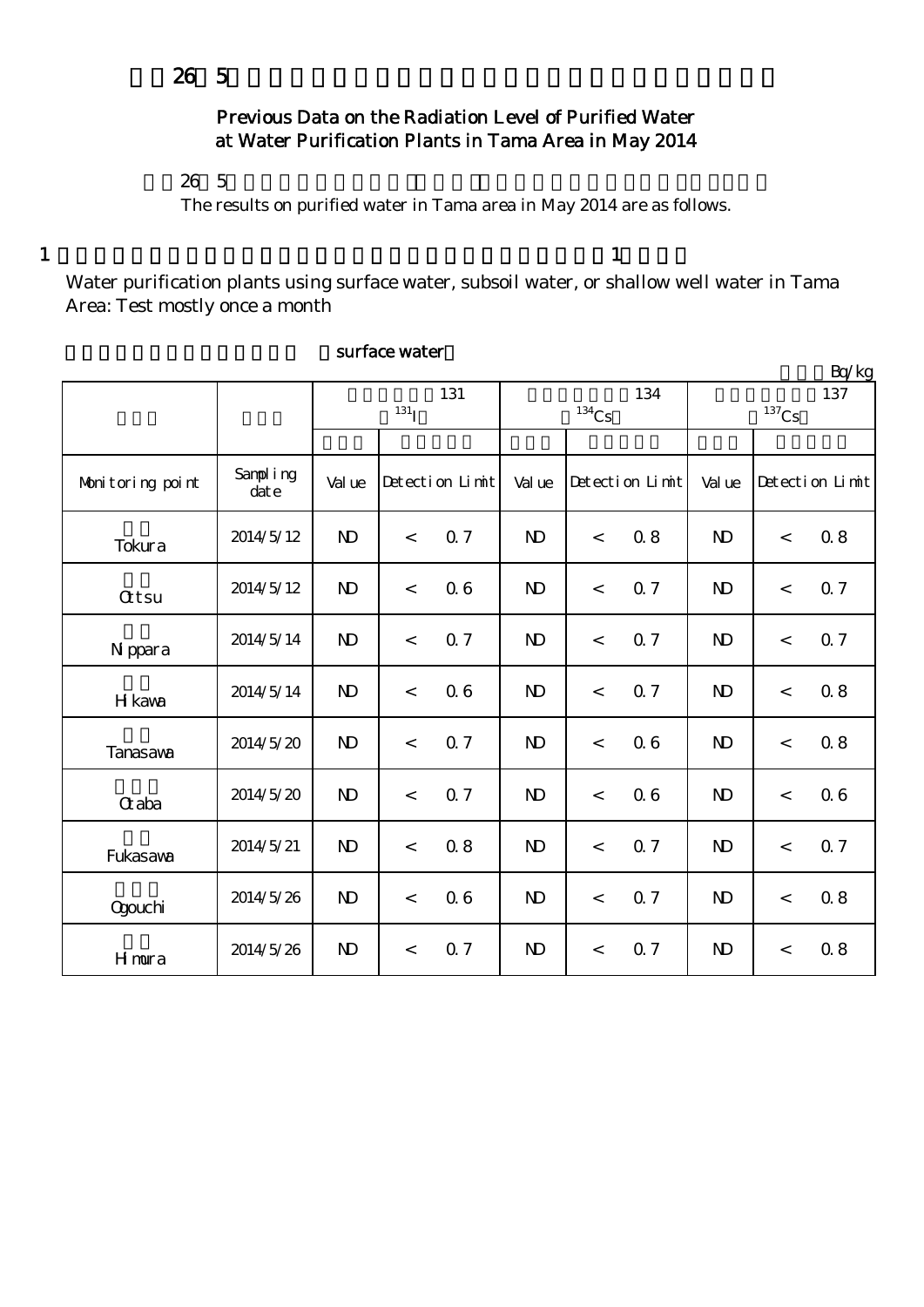subsoil water

|                  |                   | 131<br>131 <sub>I</sub> |         |                 |              | $^{134}\mathrm{Cs}$      | 134             | 137<br>$^{137}\mathrm{Cs}$ |         |                 |
|------------------|-------------------|-------------------------|---------|-----------------|--------------|--------------------------|-----------------|----------------------------|---------|-----------------|
|                  |                   |                         |         |                 |              |                          |                 |                            |         |                 |
| Monitoring point | Sampling<br>dot e | Val ue                  |         | Detection Limit | Val ue       |                          | Detection Limit | Val ue                     |         | Detection Limit |
| Chi gasedai ni   | 2014/5/13         | $\mathbf{D}$            | $\lt$   | 0.7             | $\mathbf{D}$ | $\lt$                    | 0.7             | $\mathbf{D}$               | $\lt$   | Q 7             |
| H nat awada      | 2014/5/13         | $\mathbf{D}$            | $\,<$   | 0.5             | $\mathbf{D}$ | $\lt$                    | 0.7             | N <sub>D</sub>             | $\lt$   | 06              |
| Nari ki          | 2014/5/15         | $\mathbf{N}$            | $\lt$   | 06              | $\mathbf{D}$ | $\overline{\phantom{a}}$ | 0.5             | $\mathbf{D}$               | $\,<\,$ | 0.7             |
| Fut anat ao      | 2014/5/15         | $\mathbf{D}$            | $\lt$   | 0.7             | $\mathbf{D}$ | $\lt$                    | 06              | $\mathbf{D}$               | $\lt$   | 06              |
| Takat suki       | 2014/5/21         | $\mathbf{D}$            | $\lt$   | 06              | $\mathbf{D}$ | $\lt$                    | 0.7             | N <sub>D</sub>             | $\,<\,$ | 0.8             |
| Savai dai i chi  | 2014/5/22         | $\mathbf{D}$            | $\lt$   | 06              | $\mathbf{D}$ | $\lt$                    | 0.8             | $\mathbf{D}$               | $\,<\,$ | 06              |
| Savai dai ni     | 2014/5/22         | $\mathbf{D}$            | $\lt$   | 06              | $\mathbf{D}$ | $\lt$                    | 0.8             | $\mathbf{D}$               | $\lt$   | 0.7             |
| MIt akesann      | 2014/5/27         | $\mathbf{D}$            | $\,<\,$ | 06              | $\mathbf{D}$ | $\lt$                    | 0.7             | $\mathbf{D}$               | $\,<\,$ | 0.7             |

# shallow well

|                  |                  |                         |         |                 |              |          |                 |                              |         | $\frac{L}{L}$   |
|------------------|------------------|-------------------------|---------|-----------------|--------------|----------|-----------------|------------------------------|---------|-----------------|
|                  |                  | 131<br>131 <sub>T</sub> |         |                 |              | $134$ Cs | 134             | 137<br>${}^{137}\mathrm{Cs}$ |         |                 |
|                  |                  |                         |         |                 |              |          |                 |                              |         |                 |
| Monitoring point | Sampling<br>date | Val ue                  |         | Detection Limit | Val ue       |          | Detection Limit | Val ue                       |         | Detection Limit |
| Sugi nami        | 2014/5/1         | $\mathbf{D}$            | $\lt$   | 0.7             | $\mathbf{D}$ | $\lt$    | 06              | $\mathbf{N}$                 | $\,<\,$ | 0.7             |
| kamiisi hara     | 2014/5/19        | $\mathbf{D}$            | $\lt$   | Q 7             | $\mathbf{D}$ | $\lt$    | 0.5             | $\mathbf{N}$                 | $\,<$   | 0.8             |
| Kaniyot sugi     | 2014/5/27        | $\mathbf{D}$            | $\,<\,$ | 0.7             | $\mathbf{D}$ | $\lt$    | 0.8             | $\mathbf{D}$                 | $\,<\,$ | 0.8             |

 $Rn/kg$ 

単位:Bq/kg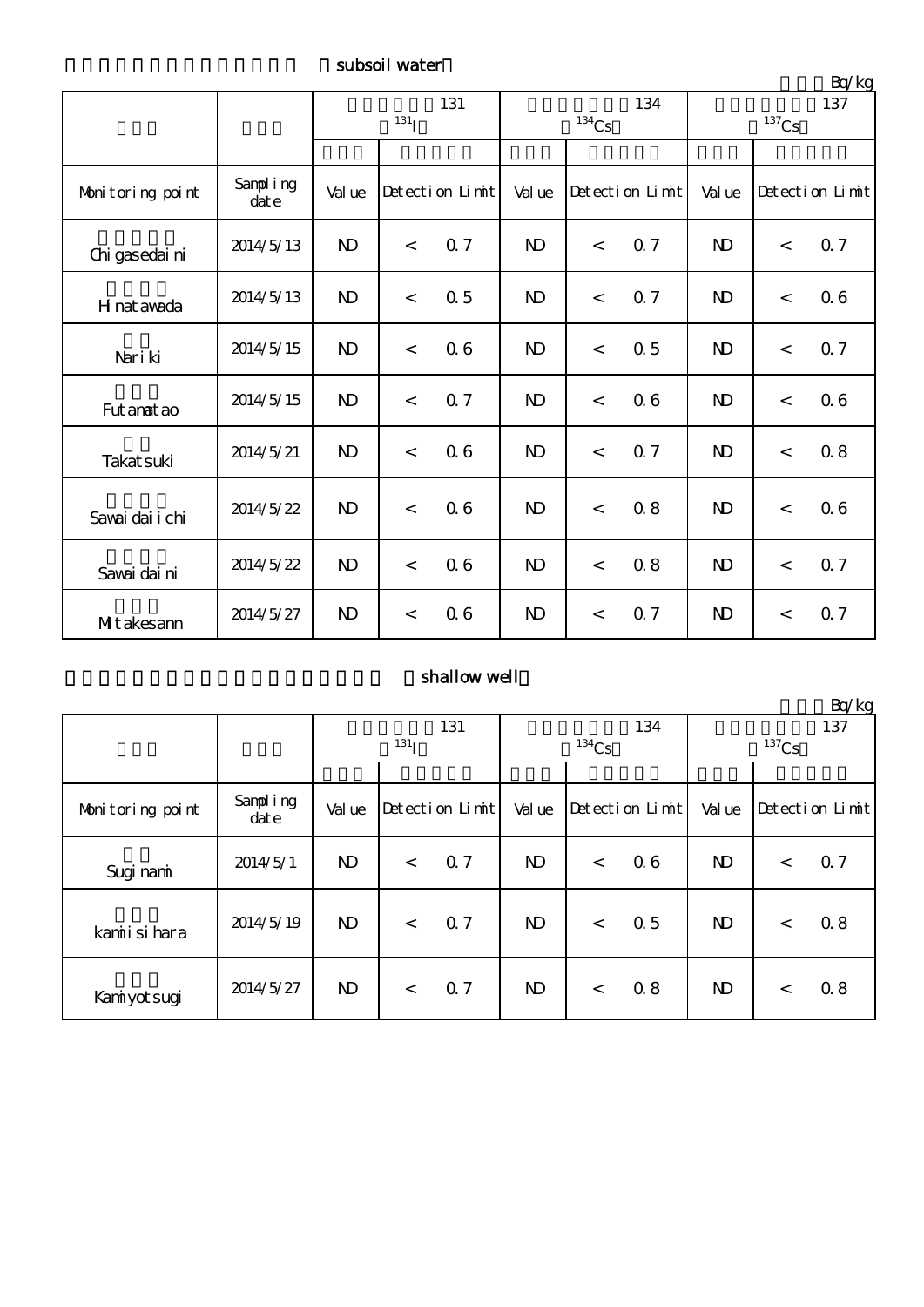### $2 \t 3 \t 1$

Source water in taken form deep well: Test mostly once every three month

|                   |                  |                         |                  |                 |              |                     |                 | Bq/kg          |                     |                 |  |  |
|-------------------|------------------|-------------------------|------------------|-----------------|--------------|---------------------|-----------------|----------------|---------------------|-----------------|--|--|
|                   |                  |                         | 131 <sub>I</sub> | 131             |              | $^{134}\mathrm{Cs}$ | 134             |                | $^{137}\mathrm{Cs}$ | 137             |  |  |
| Monitoring point  | Sampling<br>date | Val ue                  |                  | Detection Limit | Val ue       |                     | Detection Limit | Val ue         |                     | Detection Limit |  |  |
| Noduta            | 2014/5/12        | $\mathbf{D}$            | $\,<\,$          | 0.7             | $\mathbf{D}$ | $\,<$               | 0.6             | $\mathbf{D}$   | $\,<\,$             | 0.7             |  |  |
| Kunit achi naka   | 2014/5/13        | $\mathbf{D}$            | $\,<\,$          | 0.8             | $\mathbf{D}$ | $\,<$               | 0.7             | $\mathbf{D}$   | $\,<\,$             | 0.7             |  |  |
| MIsawa            | 2014/5/14        | $\mathbf{D}$            | $\,<$            | 0.7             | $\mathbf{D}$ | $\,<$               | 0.7             | $\mathbf{D}$   | $\,<\,$             | 0.8             |  |  |
| Taki yana         | 2014/5/15        | $\mathbf{D}$            | $\,<$            | 0.5             | $\mathbf{D}$ | $\,<$               | 0.8             | $\mathbf{D}$   | $\,<\,$             | 0.8             |  |  |
| Kanirenj yaku     | 2014/5/19        | $\mathbf{D}$            | $\,<$            | 0.7             | $\mathbf{D}$ | $\,<$               | 0.8             | N <sub>D</sub> | $\,<$               | 0.7             |  |  |
| Fuj i midai i chi | 2014/5/19        | $\mathbf{D}$            | $\,<\,$          | 0.7             | $\mathbf{D}$ | $\,<$               | 0.7             | $\mathbf{D}$   | $\,<$               | <b>Q</b> 7      |  |  |
| Fijimidaisan      | 2014/5/19        | $\mathbf{D}$            | $\,<$            | 0.9             | $\mathbf{D}$ | $\,<$               | 0.6             | $\mathbf{D}$   | $\,<\,$             | 0.9             |  |  |
| <b>Gakaue</b>     | 2014/5/20        | $\mathbf{D}$            | $\,<$            | 0.6             | $\mathbf{D}$ | $\,<$               | 0.8             | N <sub>D</sub> | $\,<$               | 0.8             |  |  |
| Koyasu            | 2014/5/20        | $\mathbf{D}$            | $\,<$            | 0.7             | $\mathbf{D}$ | $\,<$               | 0.6             | $\mathbf{D}$   | $\,<$               | 0.7             |  |  |
| MItakashi nkawa   | 2014/5/26        | $\mathbf{D}$            | $\,<$            | 0.7             | $\mathbf{D}$ | $\,<\,$             | 0.8             | $\mathbf{D}$   | $\,<\,$             | 0.9             |  |  |
| Fuchunusashi dai  | 2014/5/27        | $\mathbf{N} \mathbf{D}$ | $\,<\,$          | 0.7             | $\mathbf{N}$ | $\lt$               | 0.6             | $\mathbf{N}$   | $\lt$               | 0.7             |  |  |
| Minamisawa        | 2014/5/28        | $\mathbf{D}$            | $\,<$            | 0.8             | $\mathbf{D}$ | $\,<$               | 0.7             | $\mathbf{D}$   | $\,<$               | 0.8             |  |  |
| Shi bakubo        | 2014/5/28        | $\mathbf{D}$            | $\,<$            | 0.7             | $\mathbf{D}$ | $\,<$               | 0.7             | $\mathbf{D}$   | $\,<$               | 0.7             |  |  |
| Jyousui minami    | 2014/5/28        | $\mathbf{D}$            | $\,<$            | 0.7             | $\mathbf{D}$ | $\,<\,$             | 0.7             | $\mathbf{D}$   | $\,<$               | 0.6             |  |  |
| Kajino            | 2014/5/28        | $\mathbf{D}$            | $\,<$            | 0.7             | $\mathbf{D}$ | $\,<$               | 0.7             | $\mathbf{D}$   | $\,<$               | 0.7             |  |  |
| <b>Charu</b>      | 2014/5/28        | $\mathbf{D}$            | $\,<$            | 06              | $\mathbf{D}$ | $\,<$               | 06              | $\mathbf{D}$   | $\,<$               | 0.7             |  |  |
| Ochi ai           | 2014/5/28        | $\mathbf{D}$            | $\,<$            | 0.7             | $\mathbf{D}$ | $\,<$               | 0.7             | $\mathbf{D}$   | $\,<$               | 0.8             |  |  |